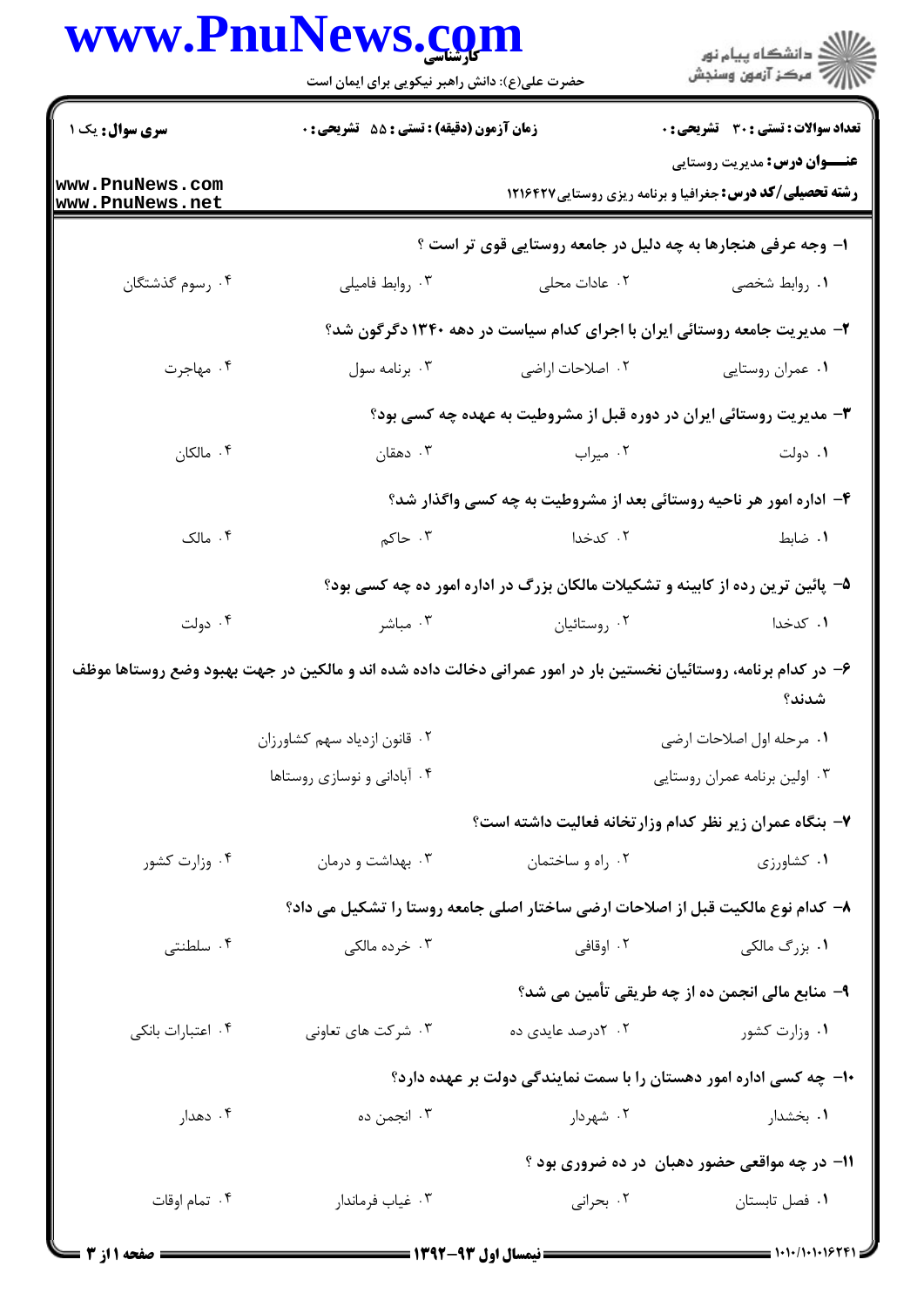|                                    | حضرت علی(ع): دانش راهبر نیکویی برای ایمان است<br>زمان آزمون (دقیقه) : تستی : 55 آتشریحی : 0         |                       | ِ<br>∭ دانشڪاه پيام نور<br>∭ مرڪز آزمون وسنڊش<br><b>تعداد سوالات : تستی : 30 ٪ تشریحی : 0</b>           |  |
|------------------------------------|-----------------------------------------------------------------------------------------------------|-----------------------|---------------------------------------------------------------------------------------------------------|--|
| سری سوال: ۱ یک                     |                                                                                                     |                       |                                                                                                         |  |
| www.PnuNews.com<br>www.PnuNews.net |                                                                                                     |                       | <b>عنـــوان درس:</b> مدیریت روستایی<br><b>رشته تحصیلی/کد درس:</b> جغرافیا و برنامه ریزی روستایی ۱۲۱۶۴۲۷ |  |
|                                    |                                                                                                     |                       | ۱۲– جایگزین خانه انصاف در روستاها کدامیک از افراد زیر بودند؟                                            |  |
| ۰۴ مباشر                           | $\mathcal{F}$ مالک                                                                                  | ۰۲ دهبان              | ۰۱ کدخدا                                                                                                |  |
|                                    |                                                                                                     |                       | ۱۳- تعاونی ها چه نقشی در مدیریت روستایی ایران دارند؟                                                    |  |
|                                    | ۰۲ اتخاذ تصمیم وبرنامه ریزی                                                                         |                       | ۰۱ همکاری با مأمورین دولتی                                                                              |  |
|                                    | ۰۴ نظارت و نگهداری                                                                                  |                       | ۰۳ مشارکت خودجوش مردم                                                                                   |  |
|                                    |                                                                                                     |                       | ۱۴- شرکت تعاونی تا تعیین تکلیف اراضی زراعی متوفی بین ور ثه چه اقدامی را صورت می دهد؟                    |  |
| ۰۴ استرداد زمین                    | ۰۳ تهیه ماشین آلات                                                                                  | ۰۲ کشت و بهره برداری  | ۰۱ انعقاد قراداد                                                                                        |  |
|                                    |                                                                                                     |                       | ۱۵– کدام نظام مدیریتی قبل از اصلاحات ارضی بر روستاهای ایران حاکم بود؟                                   |  |
| ۰۴ ارباب رعیتی                     | ۰۳ دولت مداری                                                                                       | ۰۲ کدخدامنشی          | ۰۱ خوشنشینی                                                                                             |  |
|                                    |                                                                                                     |                       | ۱۶- کدام مورد نشانه تشکل روستائیان است؟                                                                 |  |
| ۰۴ تعاونی های روستائی              | ۰۳ شوراهای اسلامی                                                                                   | ۰۲ هیئت های ۷ نفره    | ۰۱ جهادسازندگی                                                                                          |  |
|                                    | ۱۷– بودجه شوراهای اسلامی در عمل از کدام منبع تأمین می شد؟                                           |                       |                                                                                                         |  |
|                                    | ۰۲ درآمدهای محلی و دولتی                                                                            |                       | ٠١ خودياري روستائيان                                                                                    |  |
|                                    | ۰۴ اخذ عوارض خدماتی                                                                                 |                       | ۰۳ جهادسازندگی                                                                                          |  |
|                                    |                                                                                                     |                       | ۱۸– در اصل یک صدم قانون اساسی جمهوری اسلامی ایران به کدام مورد زیر توجه شده است؟                        |  |
| ۰۴ رفاه روستائيان                  | ۰۳ شوراهای روستائی                                                                                  | ۰۲ تعاونی های روستائی | ۰۱ روستاها                                                                                              |  |
|                                    | ۱۹- درمواقعی که آب لوله کشی از نسق زراعی گرفته شود بخشی از آب بهای دریافتی به چه کسانی داده می شود؟ |                       |                                                                                                         |  |
| ۰۴ روستائيان                       | ۰۳ میراب                                                                                            | ۰۲ شورا               | ۰۱ مالکین آب                                                                                            |  |
|                                    |                                                                                                     |                       | +۲- علت اینکه افراد مسن کمتر اعلام آمادگی در زمینه عضویت شورا دارند چیست؟                               |  |
|                                    | ۲. اختلاف قومی - قبیله ای                                                                           |                       | ۰۱ ترس از عدم تائید صلاحیت                                                                              |  |
|                                    | ۰۴ بازنشستگی و بی حوصلگی                                                                            |                       | ۰۳ بستر سازی فعالیت جوانان                                                                              |  |
|                                    |                                                                                                     |                       | <b>۲۱</b> – طرح تشکیل خانه همیار روستا توسط کدامیک از کارشناسان مطرح شد؟                                |  |
| ۰۴ عمران و بهسازی                  | ۰۳ شوراهای روستا                                                                                    | ۰۲ بنیاد مسکن         | ۰۱ جهادسازندگی                                                                                          |  |